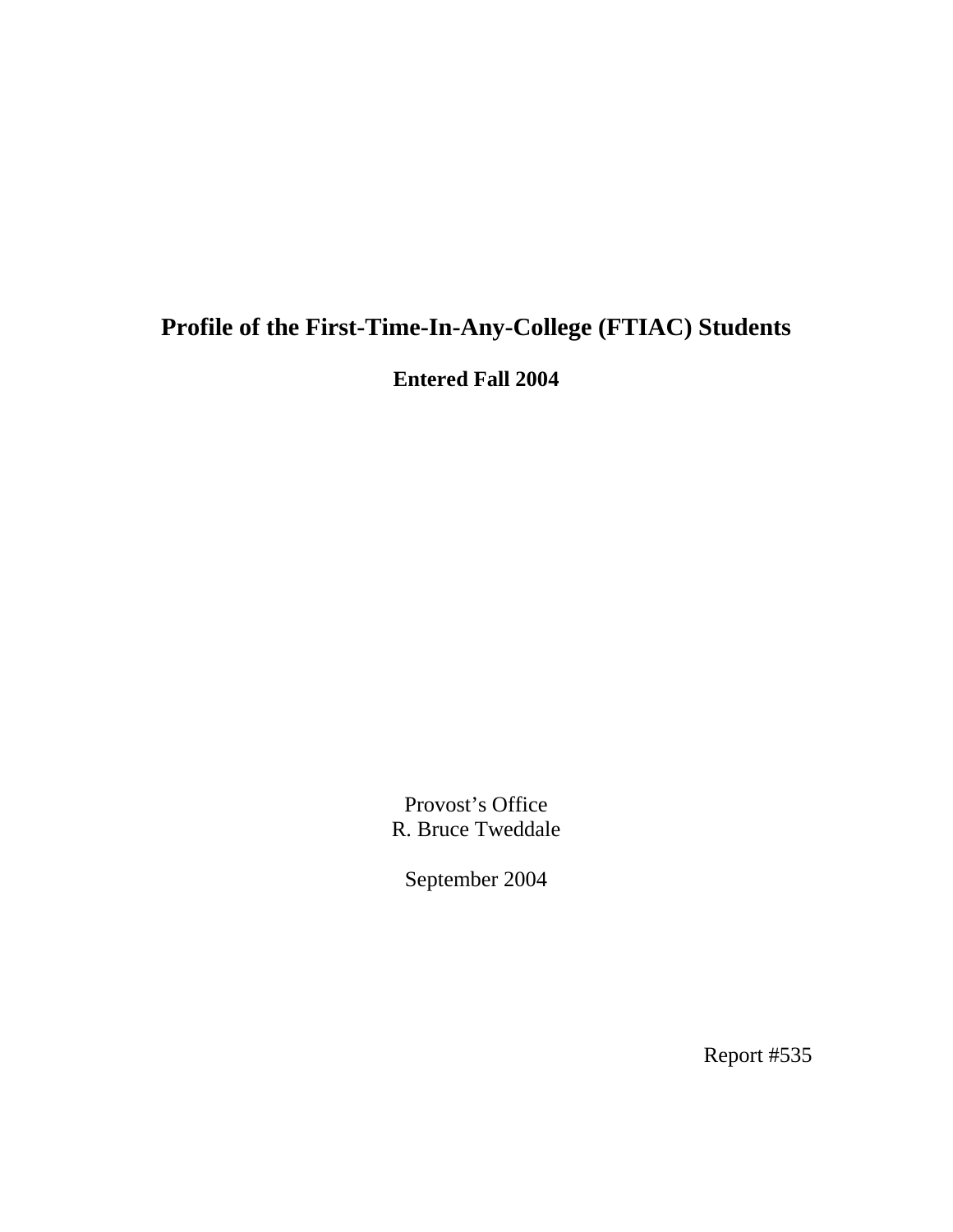A total of 3,408 students entered Grand Valley State University during Fall 2004 as first-time-in-any-college (FTIAC) students. This report delineates some of the characteristics of this group of students. The tables are divided into the following groups of students.

- 1. Degree-seeking
- 2. Non-degree seeking, dual enrollment at GVSU while in high school
- 3. All other non-degree seeking students

| <b>High School</b>           | degree | dual           | non-           | total |
|------------------------------|--------|----------------|----------------|-------|
|                              |        |                | degree         |       |
| <b>Grand Haven</b>           | 72     | 5              | $\overline{0}$ | 77    |
| Jenison                      | 68     | $\overline{7}$ | $\overline{0}$ | 72    |
| Rockford                     | 63     | $\overline{0}$ | $\overline{0}$ | 63    |
| Grandville                   | 50     | $\overline{2}$ | $\overline{0}$ | 52    |
| East Kentwood                | 46     | $\overline{2}$ | $\overline{0}$ | 48    |
| <b>Forest Hills Central</b>  | 40     | $\overline{4}$ | $\overline{0}$ | 44    |
| West Ottawa                  | 42     | 4              | $\overline{0}$ | 44    |
| Hudsonville                  | 37     | 5              | 1              | 43    |
| <b>Forest Hills Northern</b> | 35     | $\overline{0}$ | $\mathbf{1}$   | 36    |
| Zeeland                      | 33     | $\overline{2}$ | $\overline{0}$ | 35    |
| <b>Brighton</b>              | 30     | $\overline{0}$ | $\overline{0}$ | 30    |
| <b>Spring Lake</b>           | 27     | $\overline{2}$ | 1              | 30    |
| <b>Unity Christian</b>       | 28     | $\overline{2}$ | $\overline{0}$ | 30    |
| <b>Holland Christian</b>     | 29     | $\overline{0}$ | $\overline{0}$ | 29    |
| Northview                    | 28     | $\overline{0}$ | $\overline{0}$ | 28    |
| South Christian              | 28     | $\overline{0}$ | $\overline{0}$ | 28    |
| Allendale                    | 18     | 9              | $\overline{0}$ | 27    |
| Calvin Christian             | 27     | $\overline{0}$ | $\overline{0}$ | 27    |
| Holland                      | 24     | $\theta$       | 1              | 25    |
|                              |        |                |                |       |
| all others                   | 2.614  | 42             | 10             | 2,666 |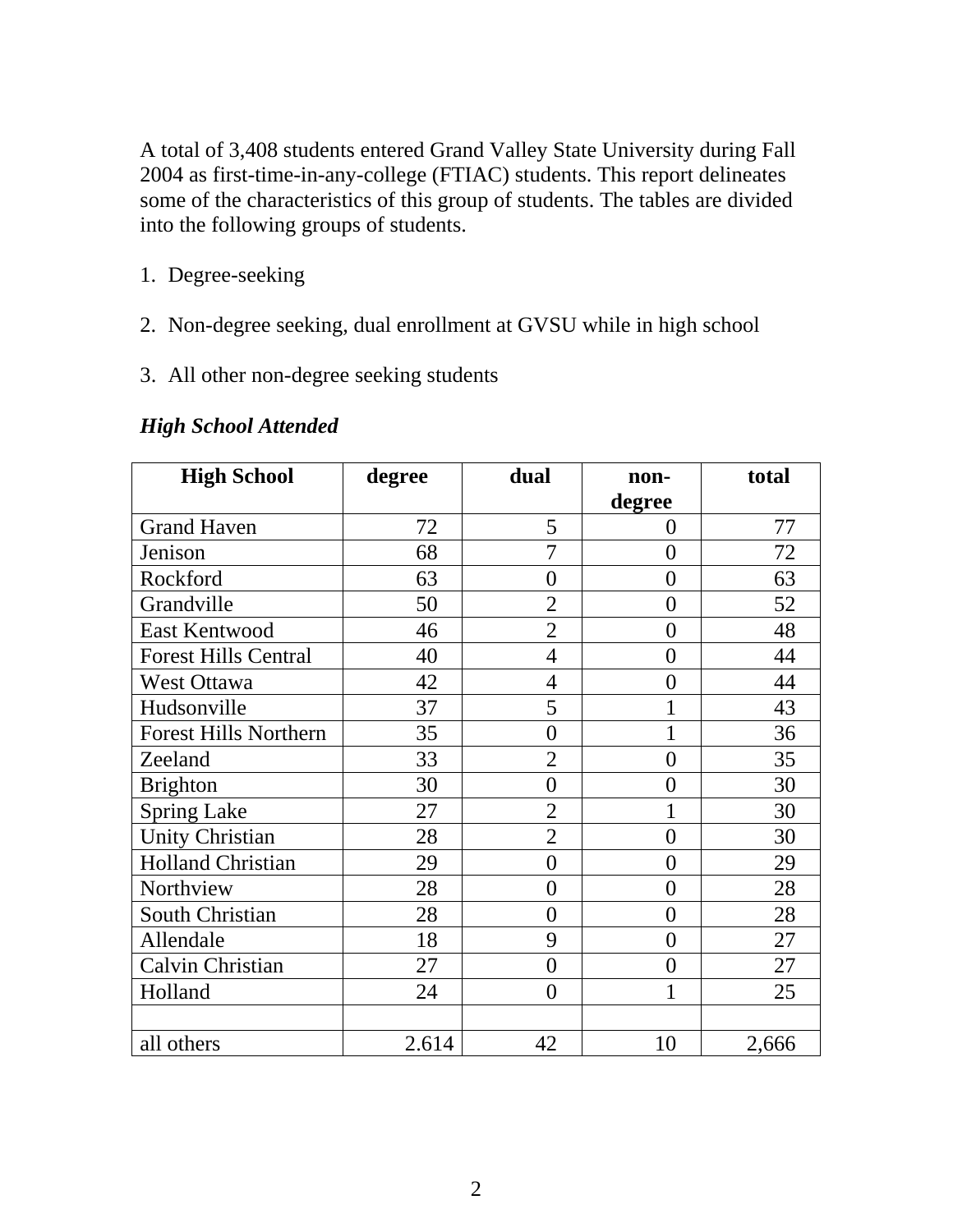| <b>sex</b> | degree | dual | non-<br>degree | total |
|------------|--------|------|----------------|-------|
| female     | 2,131  | 33   |                | 2,171 |
| male       | 1,208  |      |                | ,237  |
| total      | 3,339  | 55   | $\overline{4}$ | 3,408 |

### *Ethnic Background*

| <b>Ethnic Background</b> | degree | dual | non-   | total |
|--------------------------|--------|------|--------|-------|
|                          |        |      | degree |       |
| Asian                    | 117    | 3    |        | 120   |
| Black, not Hispanic      | 157    |      |        | 157   |
| Hispanic                 | 119    |      |        | 119   |
| American                 | 16     |      | 1      | 17    |
| Indian/Alaskan           |        |      |        |       |
| Native                   |        |      |        |       |
| White, not of            | 2,891  | 51   | 12     | 2,954 |
| Hispanic origin          |        |      |        |       |
|                          |        |      |        |       |
| not indicated            | 39     |      |        |       |

#### *Full-Time vs. Part-Time*

| <b>Status</b> | degree | dual | non-<br>degree | total |
|---------------|--------|------|----------------|-------|
| full-time     | 3,332  |      |                | 3,334 |
| part-time     |        |      |                |       |

## *Major (degree-seeking students only)*

| Major                        |    |
|------------------------------|----|
| accounting                   | 14 |
| advertising/public relations | 25 |
| anthropology                 |    |
| art & design                 |    |
| behavioral science           |    |
| biology                      |    |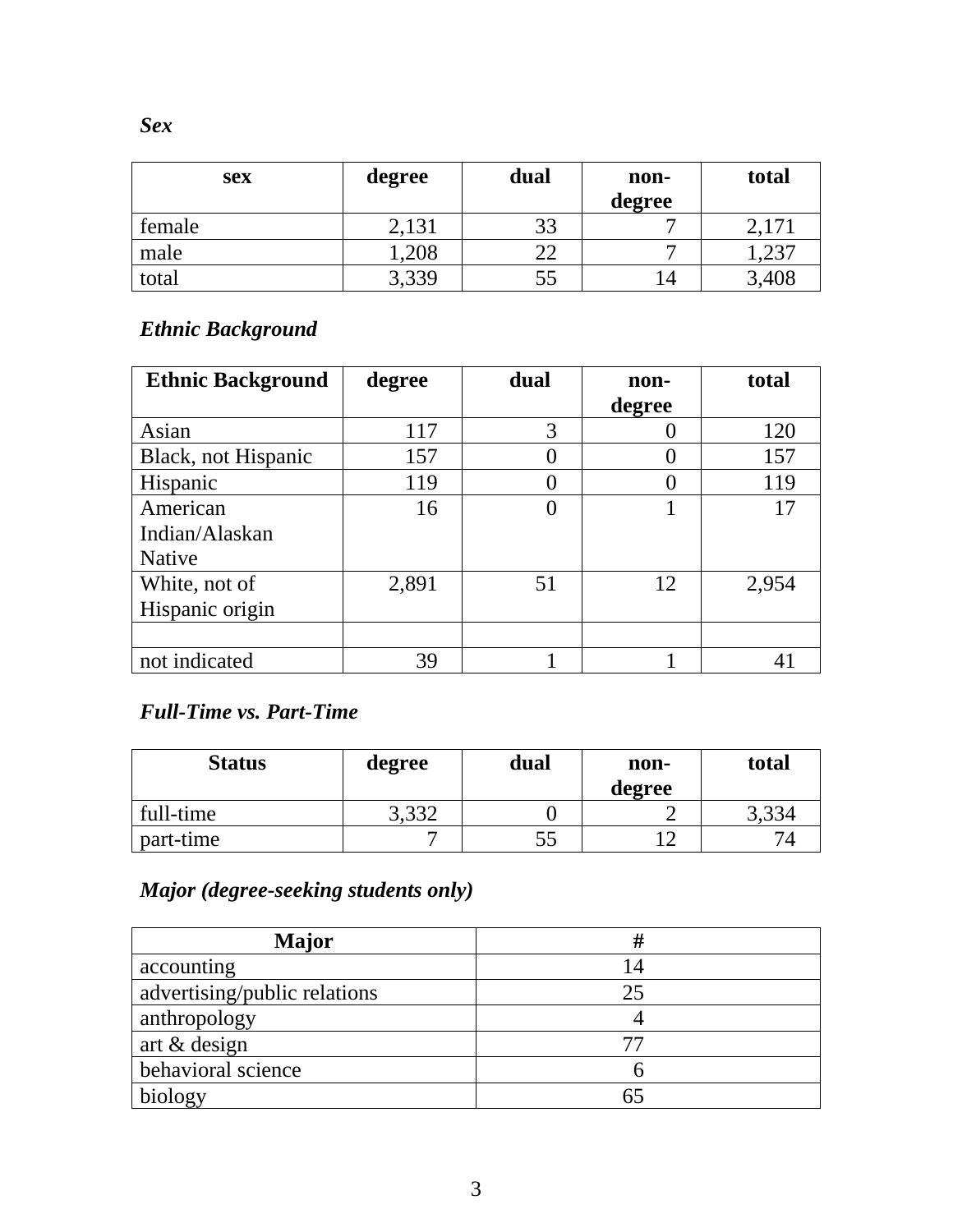| <b>Major</b>                     | #                |
|----------------------------------|------------------|
| biomedical science               | 51               |
| biopsychology                    | 6                |
| broadcasting                     | 16               |
| business economics               |                  |
| business, general                | 32               |
| cell & molecular biology         | 4                |
| chemistry                        | 20               |
| classics                         | 3                |
| clinical laboratory sciences     |                  |
| communications                   | 18               |
| computer science                 | $\overline{0}$   |
| criminal justice                 | 34               |
| dance                            | 4                |
| earth science                    |                  |
| economics                        | $\overline{0}$   |
| engineering                      |                  |
| English                          | 57               |
| film & video                     | 47               |
| finance                          | $\overline{2}$   |
| French                           | $\overline{2}$   |
| geochemistry                     | $\boldsymbol{0}$ |
| geography                        |                  |
| geology                          | 3                |
| German                           | 3                |
| Greek                            |                  |
| health communications            | $\overline{4}$   |
| health science                   | 20               |
| history                          | 29               |
| hospitality & tourism management | 7                |
| information systems              | $\overline{0}$   |
| integrated science               | 6                |
| international business           | 9                |
| international relations          | 6                |
| journalism                       | 22               |
| legal studies                    | 5                |
| liberal studies                  | $\overline{0}$   |
| management                       | 9                |
| marketing                        | 6                |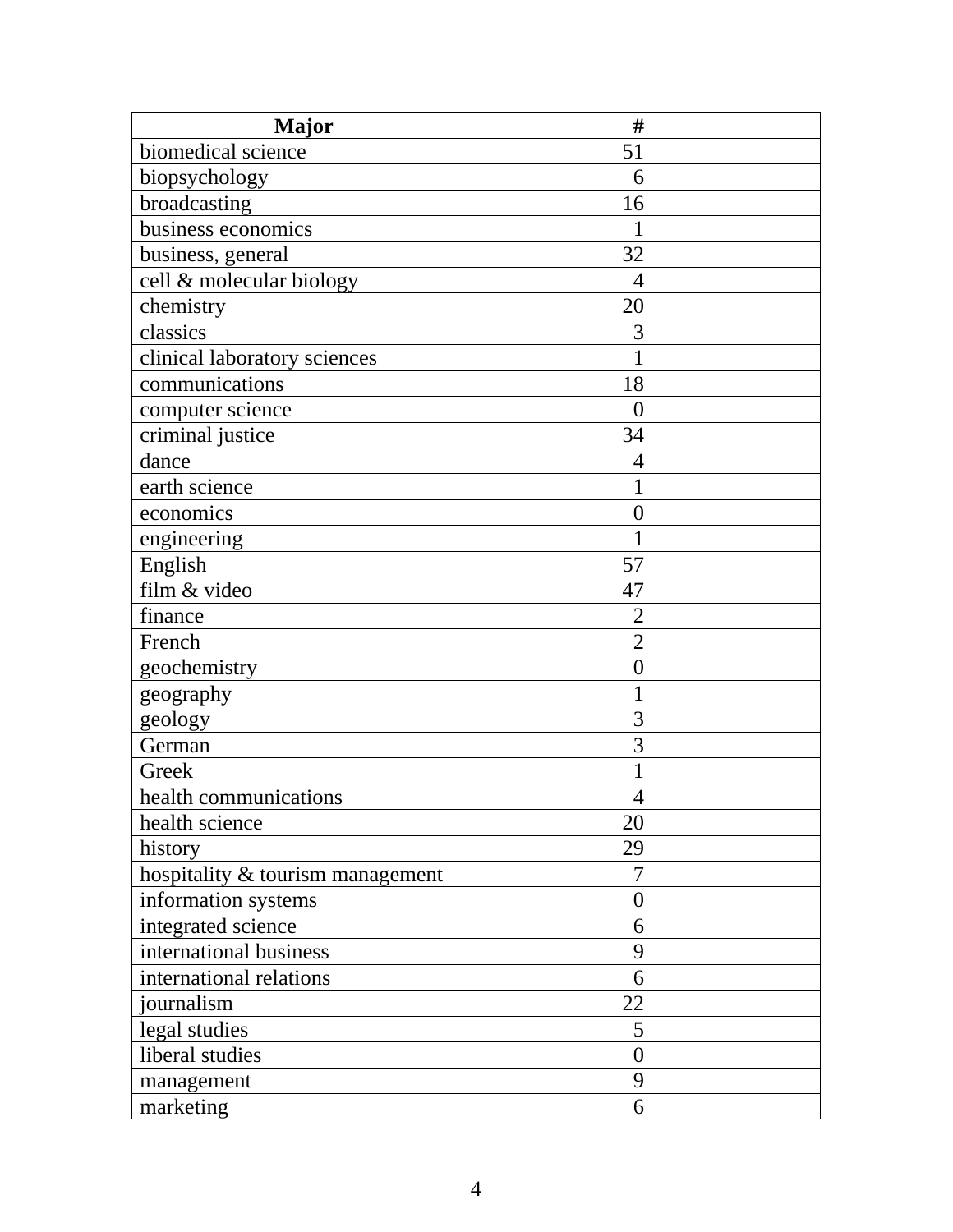| <b>Major</b>                 | #                |
|------------------------------|------------------|
| mathematics                  | 39               |
| music                        | 25               |
| natural resource management  | 6                |
| nursing                      | $\boldsymbol{0}$ |
| occupational safety          | 1                |
| philosophy                   | 1                |
| photography                  | 12               |
| physical education           | 22               |
| physics                      | $\overline{4}$   |
| political science            | 14               |
| pre-business                 | 295              |
| pre-computer science         | 27               |
| pre-engineering              | 189              |
| pre-health                   | 125              |
| pre-information systems      | 17               |
| pre-liberal studies          | $\overline{0}$   |
| pre-medical imaging          | 13               |
| pre-medical tech             | 91               |
| pre-nursing                  | 219              |
| pre-nursing RN               |                  |
| pre-physical therapy         | 65               |
| psychology                   | 45               |
| public administration        | $\boldsymbol{0}$ |
| <b>Russian studies</b>       | $\overline{0}$   |
| social studies group         | 32               |
| social work                  | 17               |
| sociology                    | $\boldsymbol{0}$ |
| Spanish                      | 17               |
| special education psychology | 28               |
| statistics                   | 3                |
| theatre                      | 6                |
| therapeutic recreation       | $\overline{3}$   |
| writing                      | $\overline{7}$   |
| undeclared                   | 1,393            |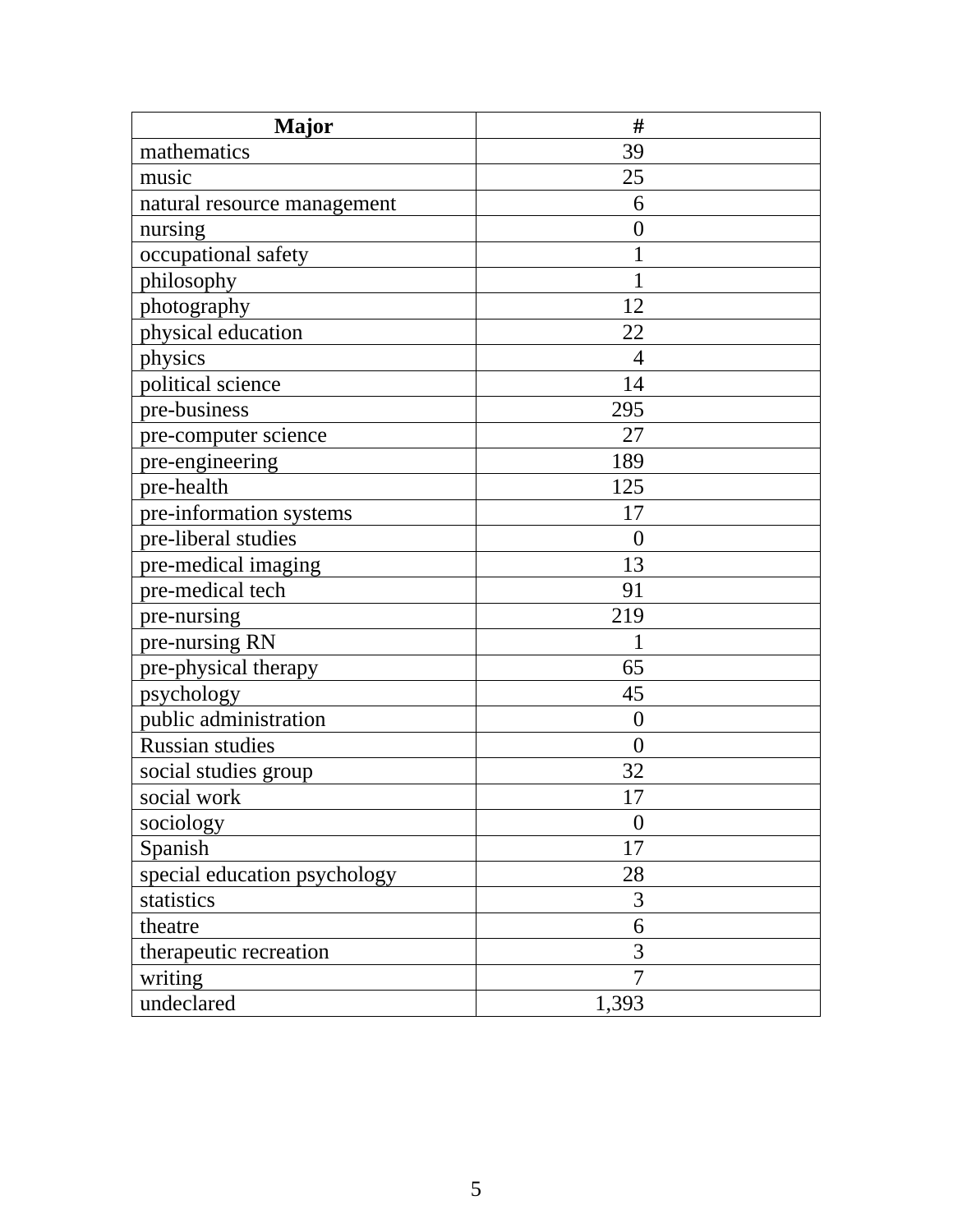| <b>County of Residence</b> | degree         | dual             | non-             | total            |
|----------------------------|----------------|------------------|------------------|------------------|
|                            |                |                  | degree           |                  |
| Alcona                     | 1              | $\boldsymbol{0}$ | $\overline{0}$   | 1                |
| Alger                      | 9              | $\overline{0}$   | $\overline{0}$   | 9                |
| Allegan                    | 75             | 3                | $\mathbf 1$      | 79               |
| Alpena                     | 5              | $\overline{0}$   | $\overline{0}$   | 5                |
| Antrim                     | 8              | $\boldsymbol{0}$ | $\overline{0}$   | 8                |
| Arenac                     | $\overline{0}$ | $\overline{0}$   | $\overline{0}$   | $\boldsymbol{0}$ |
| Bay                        | 10             | $\boldsymbol{0}$ | $\boldsymbol{0}$ | 10               |
| Benzie                     | 10             | $\boldsymbol{0}$ | $\boldsymbol{0}$ | 10               |
| Berrien                    | 57             | $\boldsymbol{0}$ | $\boldsymbol{0}$ | 57               |
| <b>Branch</b>              | 10             | $\boldsymbol{0}$ | $\overline{0}$   | 10               |
| <b>Baraga</b>              | $\mathbf 1$    | $\boldsymbol{0}$ | $\boldsymbol{0}$ | $\mathbf{1}$     |
| <b>Barry</b>               | 21             | $\boldsymbol{0}$ | $\overline{0}$   | 21               |
| Calhoun                    | 45             | $\boldsymbol{0}$ | $\boldsymbol{0}$ | 45               |
| Cass                       | 15             | $\overline{0}$   | $\overline{0}$   | 15               |
| Charlevoix                 | 13             | $\boldsymbol{0}$ | $\overline{0}$   | 13               |
| Cheboygan                  | 6              | $\boldsymbol{0}$ | $\boldsymbol{0}$ | 6                |
| Chippewa                   | $\overline{7}$ | $\overline{0}$   | $\boldsymbol{0}$ | $\overline{7}$   |
| Clare                      | $\overline{7}$ | $\boldsymbol{0}$ | $\boldsymbol{0}$ | $\overline{7}$   |
| Clinton                    | 29             | $\boldsymbol{0}$ | $\overline{0}$   | 29               |
| Crawford                   | 3              | $\boldsymbol{0}$ | $\overline{0}$   | 3                |
| Delta                      | $\overline{5}$ | $\overline{0}$   | $\overline{0}$   | $\overline{5}$   |
| Dickinson                  | 12             | $\boldsymbol{0}$ | $\overline{0}$   | 12               |
| Eaton                      | 43             | $\boldsymbol{0}$ | $\overline{0}$   | 43               |
| Emmet                      | 17             | $\boldsymbol{0}$ | $\boldsymbol{0}$ | 17               |
| Genesee                    | 62             | $\boldsymbol{0}$ | $\boldsymbol{0}$ | 62               |
| Gladwin                    | $\overline{4}$ | $\boldsymbol{0}$ | $\boldsymbol{0}$ | $\overline{4}$   |
| Gogebic                    | $\overline{0}$ | $\overline{0}$   | $\boldsymbol{0}$ | $\boldsymbol{0}$ |
| Gratiot                    | 7              | $\overline{0}$   | $\overline{0}$   | 7                |
| <b>Grand Traverse</b>      | 34             | $\overline{0}$   | $\overline{0}$   | 34               |
| Hillsdale                  | 12             | $\boldsymbol{0}$ | $\boldsymbol{0}$ | 12               |
| Houghton                   | $\overline{7}$ | $\boldsymbol{0}$ | $\overline{0}$   | 7                |
| Huron                      | 10             | $\overline{0}$   | $\overline{0}$   | 10               |
| Ingham                     | 76             | $\boldsymbol{0}$ | $\overline{0}$   | 76               |
| Ionia                      | 33             | 1                | $\overline{0}$   | 34               |
| Iosco                      | $\overline{7}$ | $\boldsymbol{0}$ | $\boldsymbol{0}$ | $\overline{7}$   |

# *County of Residence (Michigan residents only)*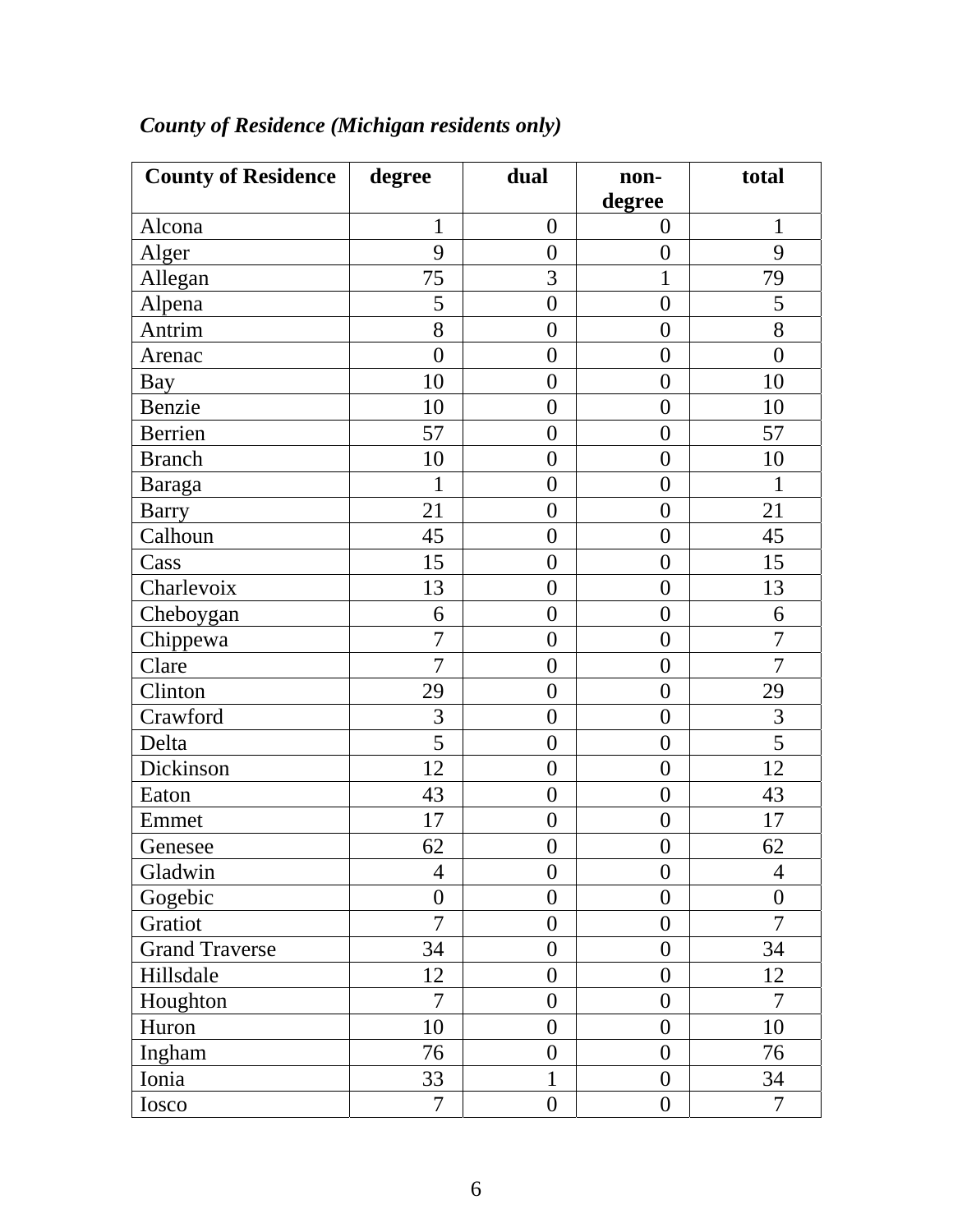| <b>County of Residence</b> | degree         | dual             | non-             | total            |
|----------------------------|----------------|------------------|------------------|------------------|
|                            |                |                  | degree           |                  |
| Iron                       | $\mathbf{1}$   | $\boldsymbol{0}$ | $\overline{0}$   | 1                |
| Isabella                   | 9              | $\overline{0}$   | $\overline{0}$   | 9                |
| <b>Jackson</b>             | 58             | $\overline{0}$   | $\overline{0}$   | 58               |
| Kent                       | 602            | 17               | $\overline{7}$   | 626              |
| Kalkaska                   | $\overline{2}$ | $\boldsymbol{0}$ | $\boldsymbol{0}$ | $\overline{2}$   |
| Kalamazoo                  | 71             | $\overline{0}$   | $\overline{0}$   | 71               |
| Keweenaw                   | $\overline{0}$ | $\overline{0}$   | $\overline{0}$   | $\overline{0}$   |
| Lake                       | $\overline{4}$ | $\overline{0}$   | $\boldsymbol{0}$ | $\overline{4}$   |
| Lapeer                     | 34             | $\overline{0}$   | $\overline{0}$   | 34               |
| Leelanau                   | 13             | $\overline{0}$   | $\boldsymbol{0}$ | 13               |
| Lenawee                    | 44             | $\overline{0}$   | $\overline{0}$   | 44               |
| Livingston                 | 88             | $\overline{0}$   | $\boldsymbol{0}$ | 88               |
| Luce                       | $\overline{4}$ | $\overline{0}$   | $\overline{0}$   | $\overline{4}$   |
| Manistee                   | 21             | $\overline{0}$   | $\boldsymbol{0}$ | 21               |
| Marquette                  | 7              | $\overline{0}$   | $\boldsymbol{0}$ | 7                |
| Mason                      | 12             | $\overline{0}$   | $\boldsymbol{0}$ | 12               |
| Macomb                     | 140            | $\overline{0}$   | $\boldsymbol{0}$ | 140              |
| Mackinac                   | 7              | $\overline{0}$   | $\overline{0}$   | 7                |
| Mecosta                    | 11             | $\overline{0}$   | $\overline{0}$   | 11               |
| Menominee                  | $\overline{4}$ | $\overline{0}$   | $\boldsymbol{0}$ | $\overline{4}$   |
| Midland                    | 34             | $\overline{0}$   | $\overline{0}$   | 34               |
| Missaukee                  | 9              | $\overline{0}$   | $\overline{0}$   | 9                |
| Monroe                     | 23             | $\boldsymbol{0}$ | $\boldsymbol{0}$ | 23               |
| Montcalm                   | 35             | $\overline{0}$   | $\boldsymbol{0}$ | 35               |
| Montmorency                | $\overline{2}$ | $\boldsymbol{0}$ | $\boldsymbol{0}$ | $\overline{2}$   |
| Muskegon                   | 89             | $\overline{0}$   | $\overline{0}$   | 89               |
| Newaygo                    | 27             | $\overline{0}$   | $\overline{0}$   | 27               |
| Oakland                    | 273            | $\overline{0}$   | $\overline{0}$   | 273              |
| Oceana                     | 11             | 1                | $\boldsymbol{0}$ | 12               |
| Ogemaw                     | 6              | $\boldsymbol{0}$ | $\boldsymbol{0}$ | 6                |
| Ontonagon                  | $\overline{0}$ | $\overline{0}$   | $\boldsymbol{0}$ | $\boldsymbol{0}$ |
| Oscoda                     | 3              | $\overline{0}$   | $\overline{0}$   | 3                |
| Osceola                    | 13             | $\overline{0}$   | $\boldsymbol{0}$ | 13               |
| Otsego                     | 8              | $\overline{0}$   | $\overline{0}$   | 8                |
| Ottawa                     | 421            | 33               | 6                | 460              |
| Presque Isle               | $\overline{4}$ | $\theta$         | $\overline{0}$   | $\overline{4}$   |
| Roscommon                  | 5              | $\boldsymbol{0}$ | $\boldsymbol{0}$ | 5                |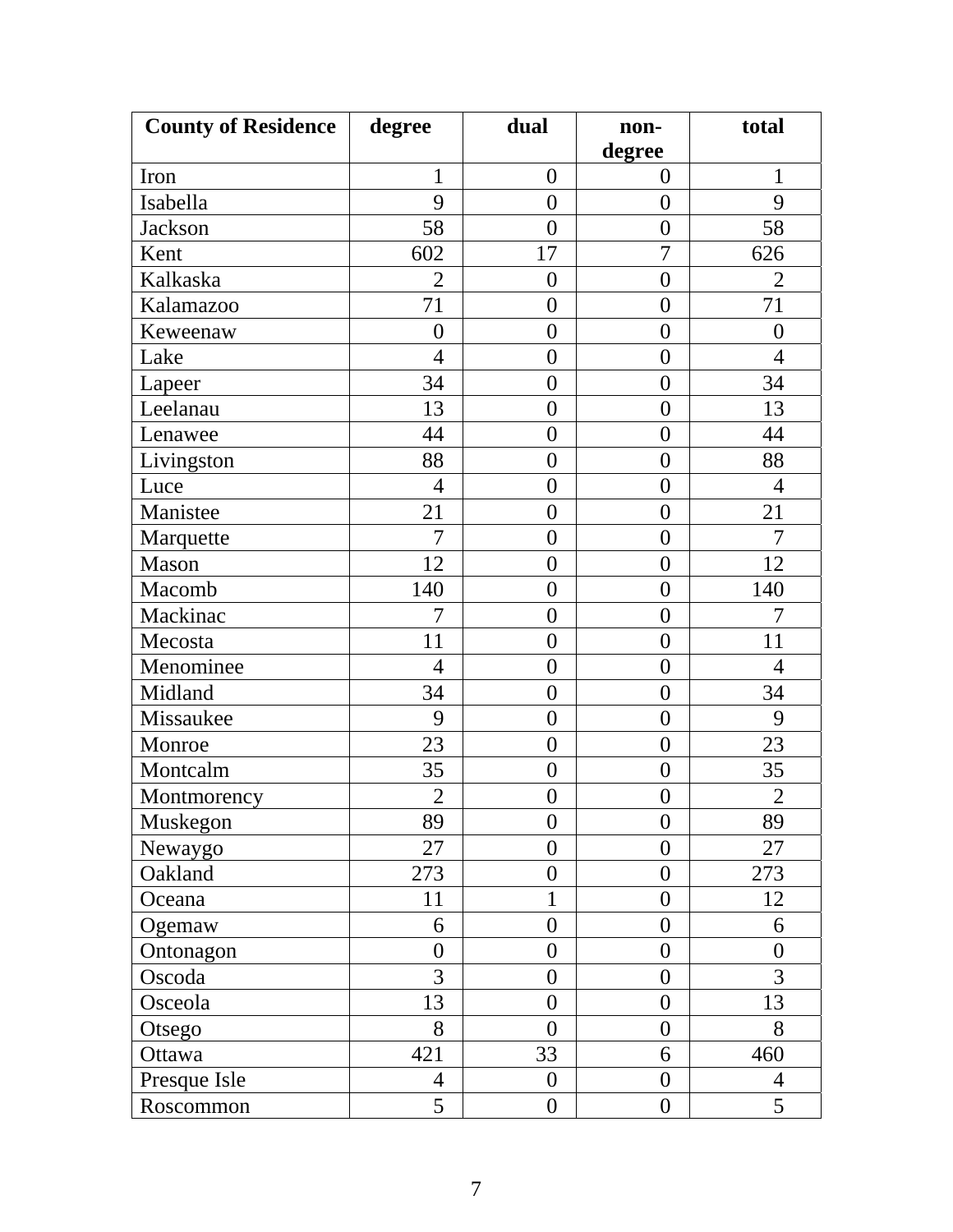| <b>County of Residence</b> | degree | dual | non-          | total |
|----------------------------|--------|------|---------------|-------|
|                            |        |      | degree        |       |
| Saginaw                    | 29     |      |               | 29    |
| Sanilac                    | 9      |      |               | 9     |
| Schoolcraft                |        |      |               |       |
| Shiawassee                 | 20     |      | 0             | 20    |
| St. Clair                  | 25     |      | $\Omega$      | 25    |
| St. Joseph                 | 22     |      |               | 22    |
| Tuscola                    | 17     |      | $\mathcal{O}$ | 17    |
| VanBuren                   | 22     |      | $\Omega$      | 22    |
| Washtenaw                  | 56     |      | 0             | 56    |
| Wayne                      | 223    |      |               | 223   |
| Wexford                    | 14     |      |               | 14    |

#### *Other States & Countries*

| <b>State or Country of</b> | degree         | dual             | non-           | total          |
|----------------------------|----------------|------------------|----------------|----------------|
| <b>Residence</b>           |                |                  | degree         |                |
| <b>Arkansas</b>            | $\mathbf{1}$   | $\overline{0}$   | $\theta$       |                |
| Colorado                   | $\overline{2}$ | 0                | $\theta$       | $\overline{2}$ |
| Florida                    | 1              | $\overline{0}$   | $\overline{0}$ |                |
| Illinois                   | 88             | $\overline{0}$   | $\theta$       | 88             |
| Indiana                    | 21             | $\overline{0}$   | $\theta$       | 21             |
| Missouri                   |                | $\overline{0}$   | $\theta$       |                |
| North Caroline             |                | $\overline{0}$   | $\theta$       |                |
| New Hampshire              | 1              | $\overline{0}$   | $\theta$       |                |
| New Jersey                 | $\overline{2}$ | $\overline{0}$   | $\theta$       | $\overline{2}$ |
| Ohio                       | 11             | 0                | $\theta$       | 11             |
| Pennsylvania               | 1              | $\overline{0}$   | $\theta$       |                |
| Texas                      | 3              | $\overline{0}$   | $\theta$       | 3              |
| Virginia                   | 1              | $\overline{0}$   | $\theta$       |                |
| West Virginia              | 1              | $\theta$         | $\theta$       |                |
|                            |                |                  |                |                |
| China, Peoples Republic of | 1              | $\overline{0}$   | $\theta$       |                |
| Ecuador                    | 1              | $\overline{0}$   | $\overline{0}$ |                |
| El Salvador                |                | $\boldsymbol{0}$ | $\overline{0}$ |                |
| Germany                    | 1              | $\overline{0}$   | $\theta$       |                |
| Malaysia                   | 1              | $\overline{0}$   | $\overline{0}$ |                |
| <b>Mauritius</b>           | 1              | $\overline{0}$   | $\overline{0}$ |                |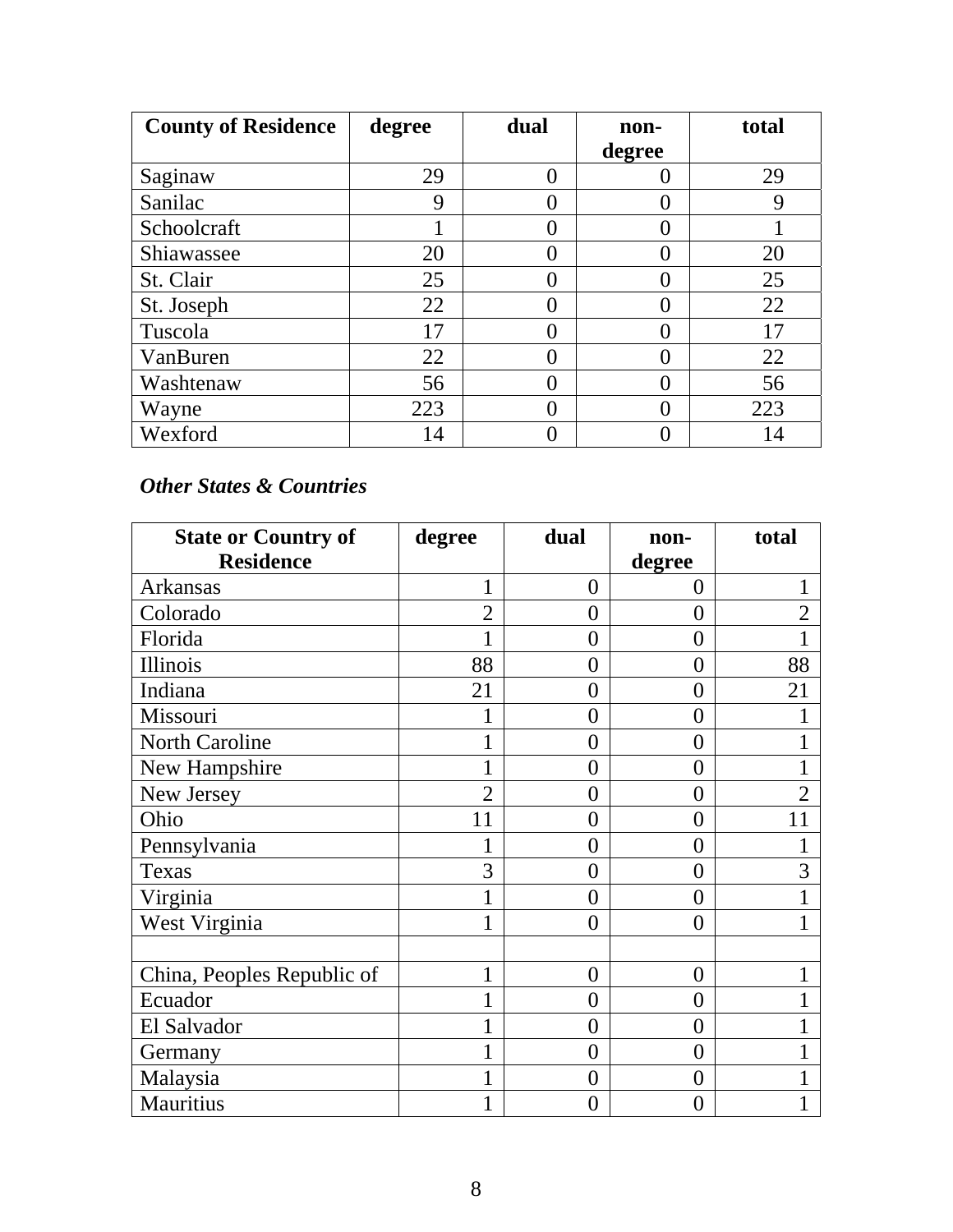| <b>State or Country of</b><br><b>Residence</b> | degree | dual | non-<br>degree | total |
|------------------------------------------------|--------|------|----------------|-------|
| Mexico                                         |        |      |                |       |
| Venezuela                                      |        |      |                |       |

### *Where Living*

| <b>Housing Location</b> | degree | dual | non-<br>degree | total |
|-------------------------|--------|------|----------------|-------|
| off-campus              | 664    |      | $\overline{4}$ |       |
| in campus owned         | 2,675  |      |                | 2,675 |
| housing                 |        |      |                |       |

### *ACT Composite Score*

| <b>ACT Composite Score</b> | degree         | dual              | non-   | total          |
|----------------------------|----------------|-------------------|--------|----------------|
| Range                      |                |                   | degree |                |
| $28 - 36$                  | 443            | $\overline{7}$    |        | 451            |
| $25 - 27$                  | 749            | 7                 | 0      | 756            |
| $22 - 24$                  | 1,091          | 6                 |        | 1,098          |
| $18 - 21$                  | 950            | 4                 | 0      | 954            |
| $15 - 17$                  | 59             | $\overline{2}$    | 0      | 61             |
| $01 - 14$                  | $\overline{2}$ | $\mathbf{\Omega}$ | 0      | $\overline{2}$ |
| not available              | 42             | 29                | 12     | 86             |
|                            |                |                   |        |                |
| mean                       | 23.6           | 24.6              | 26.0   | 23.6           |
| median                     | 23             | 25                | 26     | 23             |
| $75th$ % ile               | 26             | 28                | 28     | 26             |
| $25^{\text{th}}$<br>%ile   | 21             | 22                | 24     | 21             |

# *History of Mean ACT Scores*

| entered fall | degree | dual | non-degree | total |
|--------------|--------|------|------------|-------|
| 2000         | 22.9   | 25.3 | 23.1       | 22.9  |
| 2001         | 22.8   | 24.9 | 23.5       | 22.8  |
| 2002         | 23.2   | 24.3 | 24.1       | 23.2  |
| 2003         | 23.3   | 25.3 | 25.5       | 23.3  |
| 2004         | 23.6   | 24.6 | 26.0       | 23.6  |